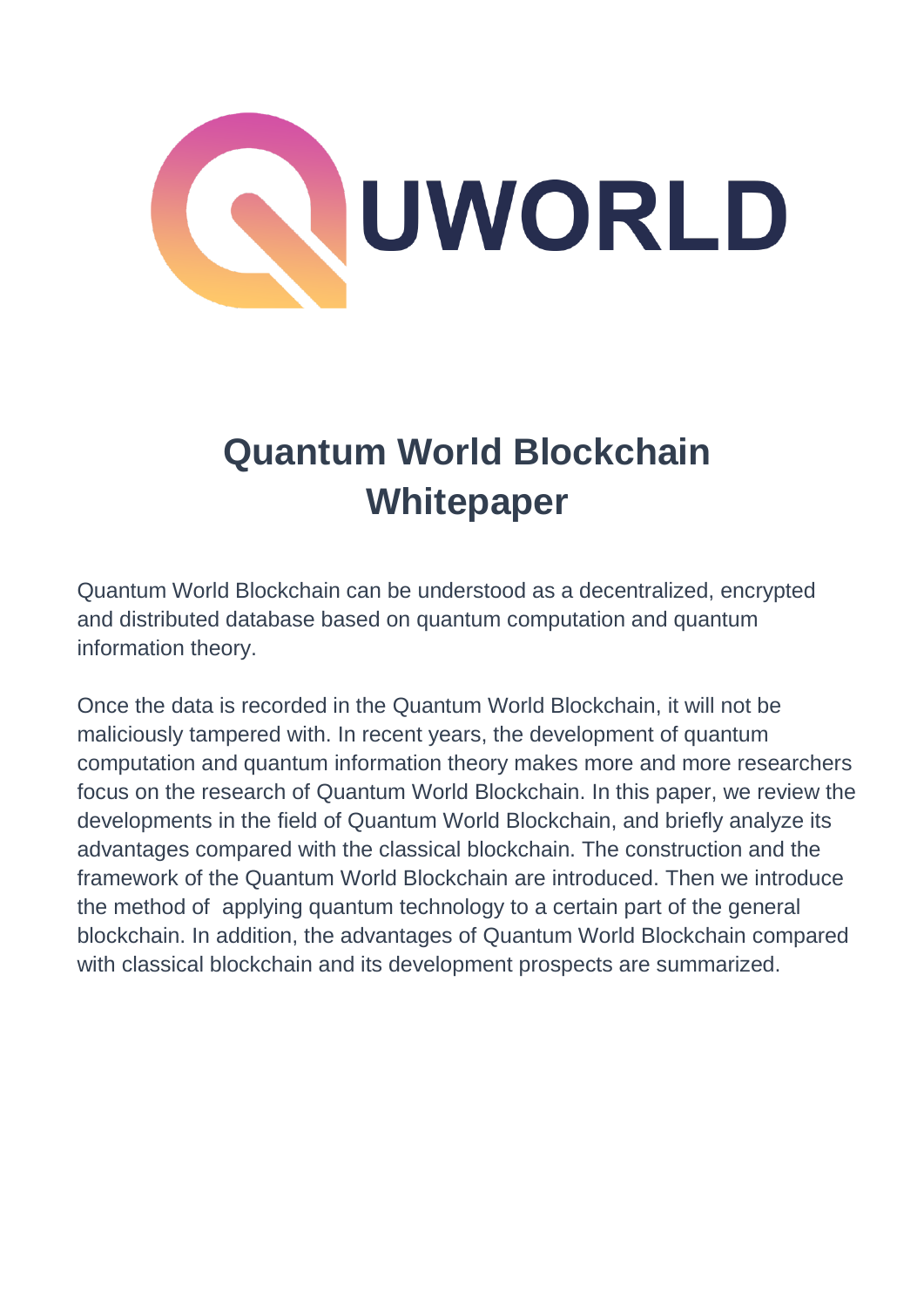# **Contents**

- 1. Introduction.
- 2. Preliminaries.
	- 2.1. Key technologies used in blockchain.
	- 2.2. Design of blockchain.
- 3. Review of Quantum World Blockchain.
	- 3.1. Construction of Quantum World Blockchain.
		- 3.1.1. The construction of quantum chain.
		- 3.1.2. Quantum World Blockchain network.
	- 3.2 Framework of Quantum World Blockchain.
		- 3.2.1. Overview of quantum-enhanced logic-based blockchain.
		- 3.2.2. Quantum honest-success byzantine agreement.
	- 3.3. Quantum algorithm for a certain part of blockchain.
		- 3.3.1. Proof-of-work based on analog Hamiltonian optimizers.
		- 3.3.2. Modified Grover algorithm for the mining process of blockchain.
- 4. Conclusion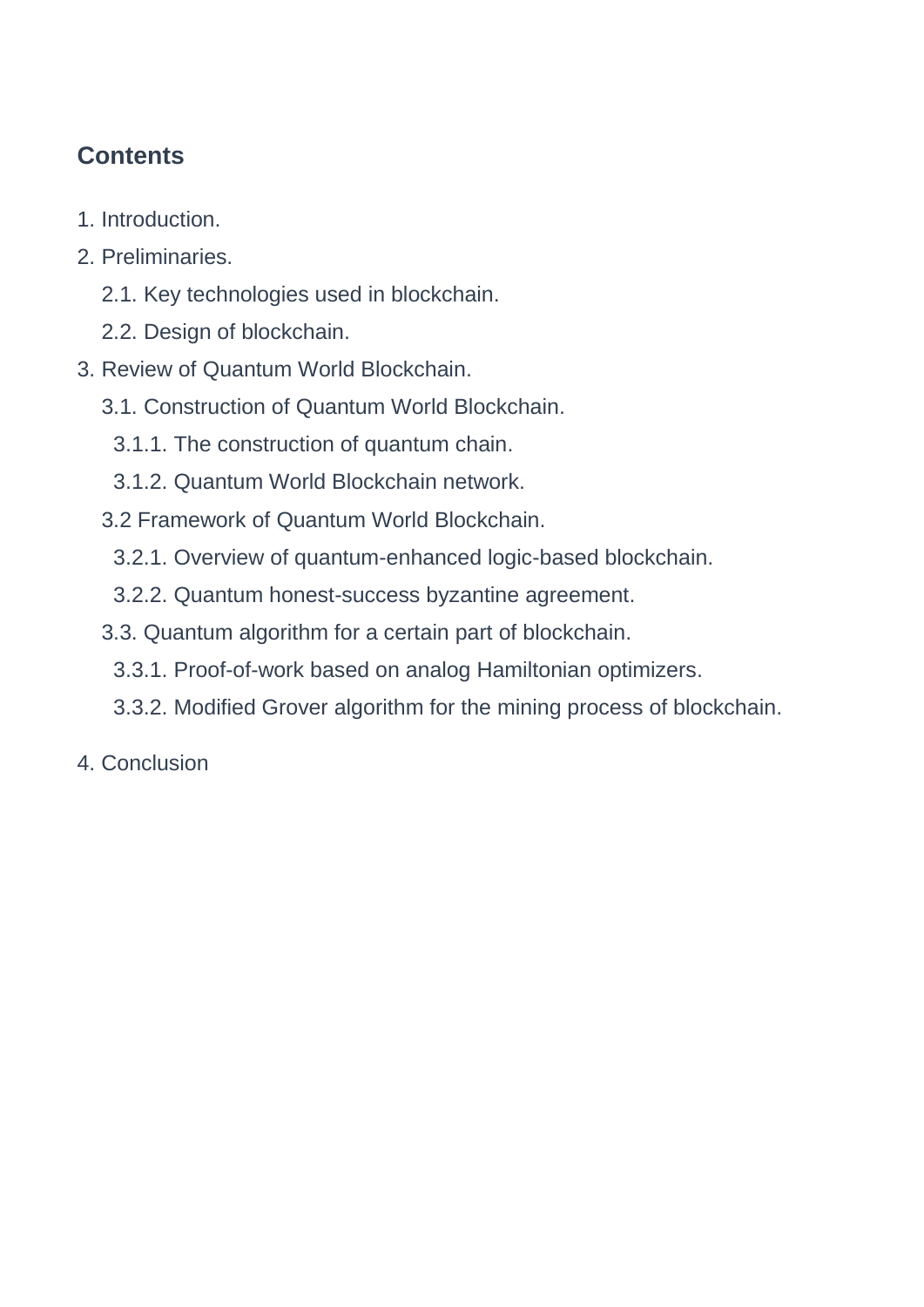#### **1. Introduction**

Blockchain is a new application mode of computer technology such as distributed data storage, point-to-point transmission, consensus mechanics, and encryption algorithm. As the underlying technology of Bitcoin, it is essentially a decentralized database. Unlike the general distributed storage, each node in the blockchain stores a copy of the blockchain database. Blockchain has the characteristics of decentralization, openness, and the information stored in it cannot be tampered with, so it has a wide range of applications in digital currency, information security industry, and smart contracts.

In the distributed network of blockchain, the communication and trust between nodes need to rely on digital signature technology, which mainly realizes the identification and the authenticity and integrity verification of information. The Elliptic Curves Cryptography (ECC) or the large integer factorization problem (RSA) is the encryption algorithm used in most blockchain digital signature technology. The security of these algorithms is based on the assumption of computational complexity for certain mathematical problems. When adding new data to the blockchain, the proof-of-work algorithm is often used. The main task in this process is to guess a value (nonce) by calculation and solve the prescribed hash problem. However, the development of quantum computation will pose a potential risk to classical blockchain technology. Some quantum algorithms can effectively solve the problems corresponding to the encryption algorithm, making the digital signature in the blockchain become unsafe.

For example, Shor's algorithm can solve the integer factorization problem in polynomial time, which threatens the security of the RSA encryption algorithm. In addition, Grover's search algorithm can speed up an unstructured search problem quadratically, so in the process of mining, the hash value satisfying the conditions can be calculated by the quantum computer in a shorter time. This means that the parties that can acquire the quantum computer have an unfair advantage in obtaining the mining reward. In short, Quantum computers can solve some NP-hard problems faster than classical computers, so many researchers focus on the research of Quantum World Blockchain, which is a combination of quantum technology and blockchain technology.

### **2. Preliminaries**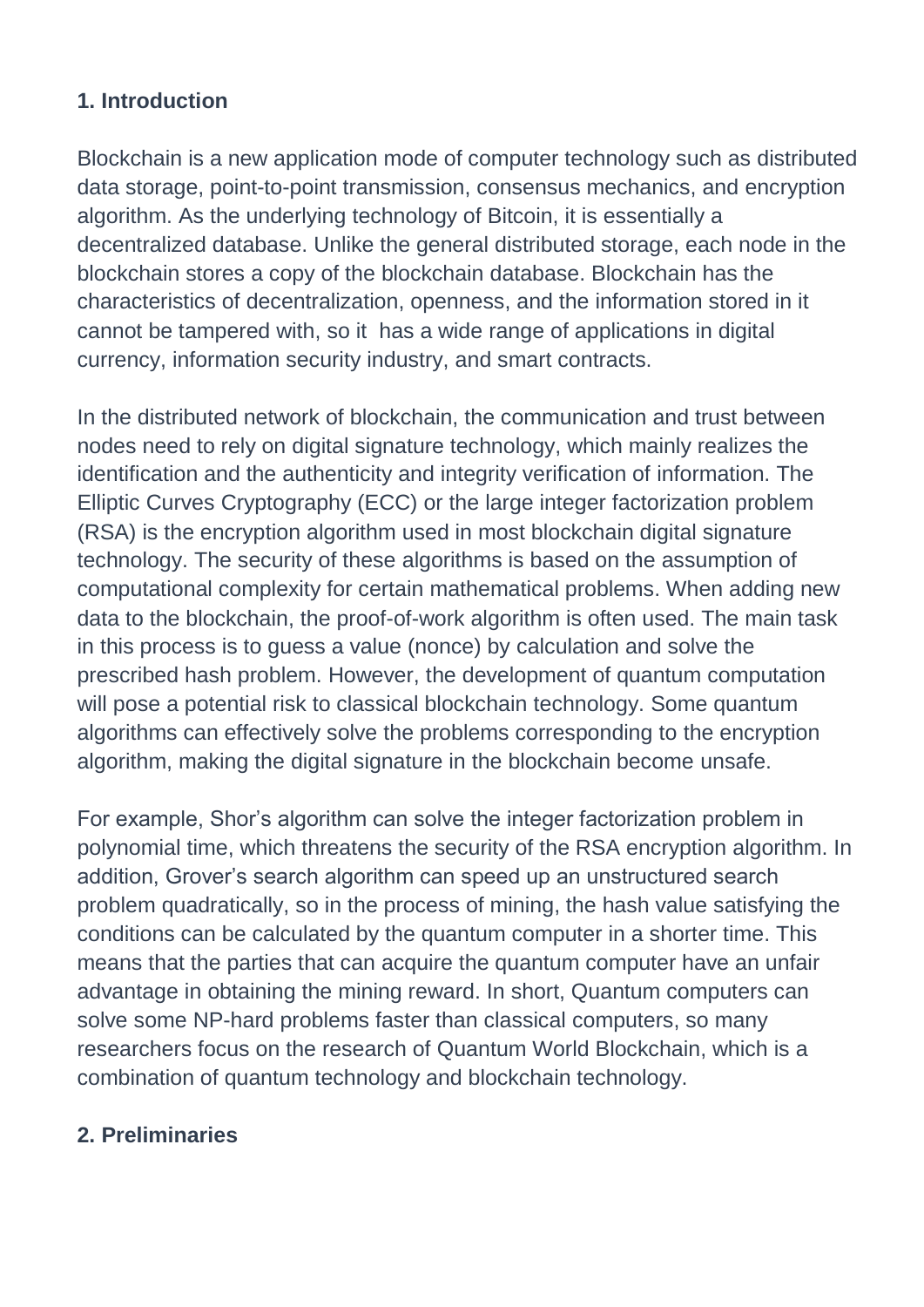2.1. Key technologies used in blockchain Hash Algorithm: The hash algorithm can transform an input value of arbitrary length into a binary value of fixed length. This binary value is called hash value, which can be used to verify the integrity of the data. The famous Proof-of-Work algorithm is the application of the hash algorithm. The hash value of the data is stored in the block of the blockchain. In addition, the signature commonly used in blockchains is also generated by hashing the private key and the data that needs to be signed.

Proof-of-Work: Proof-of-Work (POW) can be simply understood as a proof that you have done a certain amount of work. In a blockchain system, any node that wants to generate a new block and write it to the blockchain must resolve the POW puzzle in the blockchain network. POW puzzle is an NP-hard problem. Nodes that calculate and solve the POW puzzle can often get cryptocurrency as rewards. The difficulty value in the POW is an important reference for miners in mining, and it determines how many hash operations miners need to run to produce a valid block. During the mining process, the difficulty value can be dynamically adjusted according to the computing power in the whole blockchain network. In the Bitcoin system, the difficulty value is set to rule that the new block generation rate is maintained at 10 minutes regardless of the mining ability. Timestamp: The blockchain system uses the timestamp to prove that the transaction did occur at this moment. Therefore, the ownership of the currency in the transaction has been transferred, and the previous owner cannot use the currency again. In addition, each block is also stamped with the correct timestamp to form a correct linked list in chronological order.

#### 2.2. Design of blockchain

Structure of Bockchain: The blockchain system consists of a number of data blocks, which have neatly arranged records (transaction). Each block contains a timestamp, a hash value of its content and the hash value of the previous block.

The blockchain is formed by linking each block with the hash value. Each block is generated after the previous block in chronological order. Once the block is confirmed to be valid, it can hardly be modified. The schematic of the classical blockchain is shown in Fig. 1. Network of Blockchain: Nakamoto has depicted the steps to run the network of blockchain in Nakamoto:

Step 1: New transactions are broadcast to all nodes of the network. Step 2: Each node collects new transactions into a block.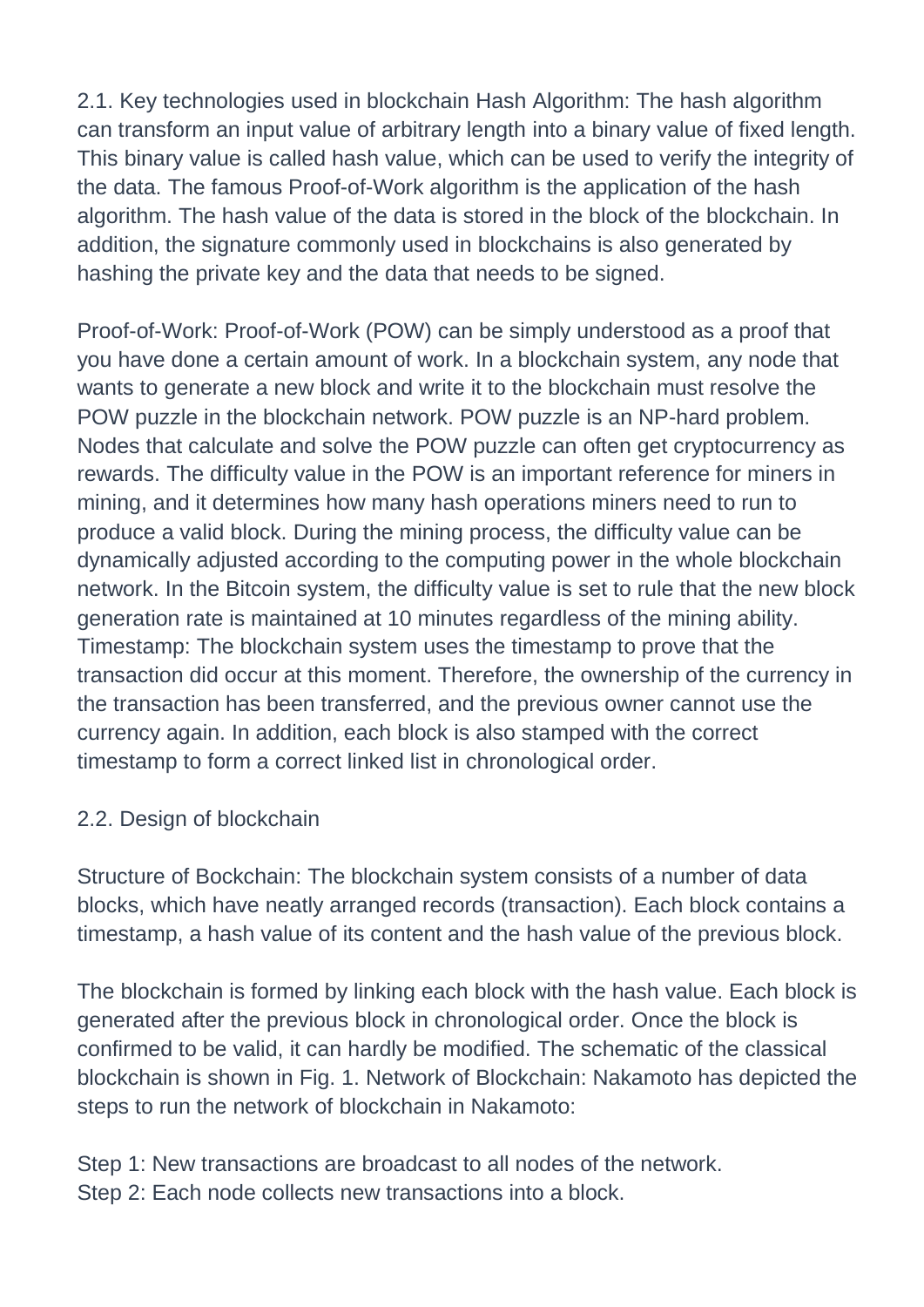Step 3: Each node runs the POW algorithm for its block.

Step 4: When a node solves POW puzzle, it broadcasts the block to all nodes. Step 5: Other nodes accepts the block only if all of the transactions are valid and unused.

Step 6: Nodes express their acceptance of the block by working on creating the next block in the chain, using the hash of the accepted block as the previous hash.



**Figure 1**: The schematic of classic blockchain ("txn" stands for "transaction").

# **3. Review of Quantum World Blockchain**

3.1. Construction of Quantum World Blockchain

In 2018, Rajan et al. proposed a construction scheme of a Quantum World Blockchain using entanglement in time . Entanglement in time means that microscopic particles such as photons that have never coexisted can also be entangled. Now we are going to introduce the construction of a Quantum World Blockchain.

3.1.1 The construction of quantum chain

The notion of the chain is captured by the inseparability (entanglement) of quantum systems such as photons, and the blockchain is encoded as the GHZ (Greenberger-Horne-52 JQC, vol.1, no.2, pp.49-63, 2019 Zeilinger) state of the photons that have never coexisted.

In the conceptual design of this Quantum World Blockchain, the data represented in the classical block is simplified into a string of two bits. The encoding procedure converts the record of each block, say 1 2 r r , into a temporal Bell state generated at a specific time such as t=0:

1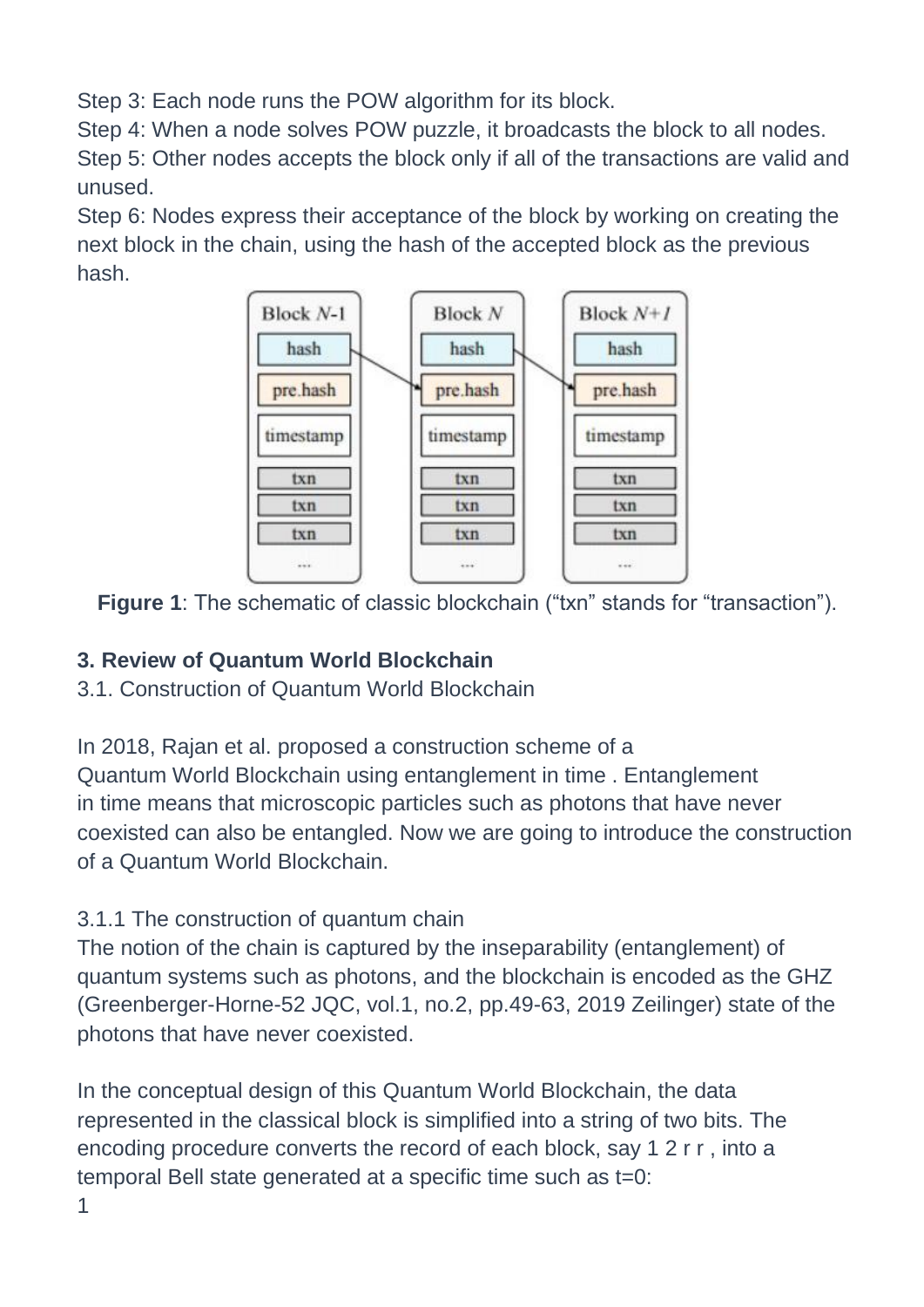```
1 2
00 0
2 2
1 | (| 0 | -1 |1 | ) 2
r
r r r r \tau \tau \tau \beta \rangle = \rangle \rangle + \rangle \rangle , ( ) , (1)
```
The superscript in kets indicates when the photons are absorbed, which provides a way to make timestamps in the blockchain. In particular, the first photon of a block is absorbed immediately.

When records are generated, the system encodes them into a temporal Bell state. These photons are then created and absorbed at their respective times. A specific example of such blocks would be:

```
0 2 2 3
00 10 11 | , | ,| , τ τ τ τ τ
\beta \beta\beta \rangle \rangle, \qquad, \qquad,(2)
```
In order to realize design of the Quantum World Blockchain, the bit strings of the bell state need to be linked together in chronological order using an entanglement in time. This link is implemented using a fusion process in which temporal Bell states are recursively projected into a growing temporal GHZ state. The state of the Quantum World Blockchain at t  $n = r$  (starting at  $t = 0$ ) is given below:

```
0, , ,2 ,2 ...( 1) ,( 1) , 0 1 0 2 12 2 2 3 2 2 3
1 | ... (0 ... -1 | 1 ...)\mathfrak{D}n n nn n r n GHZr r r n n r r r r r r
TT T T T T T T T T - - T T T > = > + ( ) > (3)
```
Here the subscripts denote the concatenated string of all the blocks and superscripts refer to the time stamps. As an example of dynamic linking, let us now consider the first two blocks:

 $\Omega$ 00 | τ  $\beta$   $\rangle$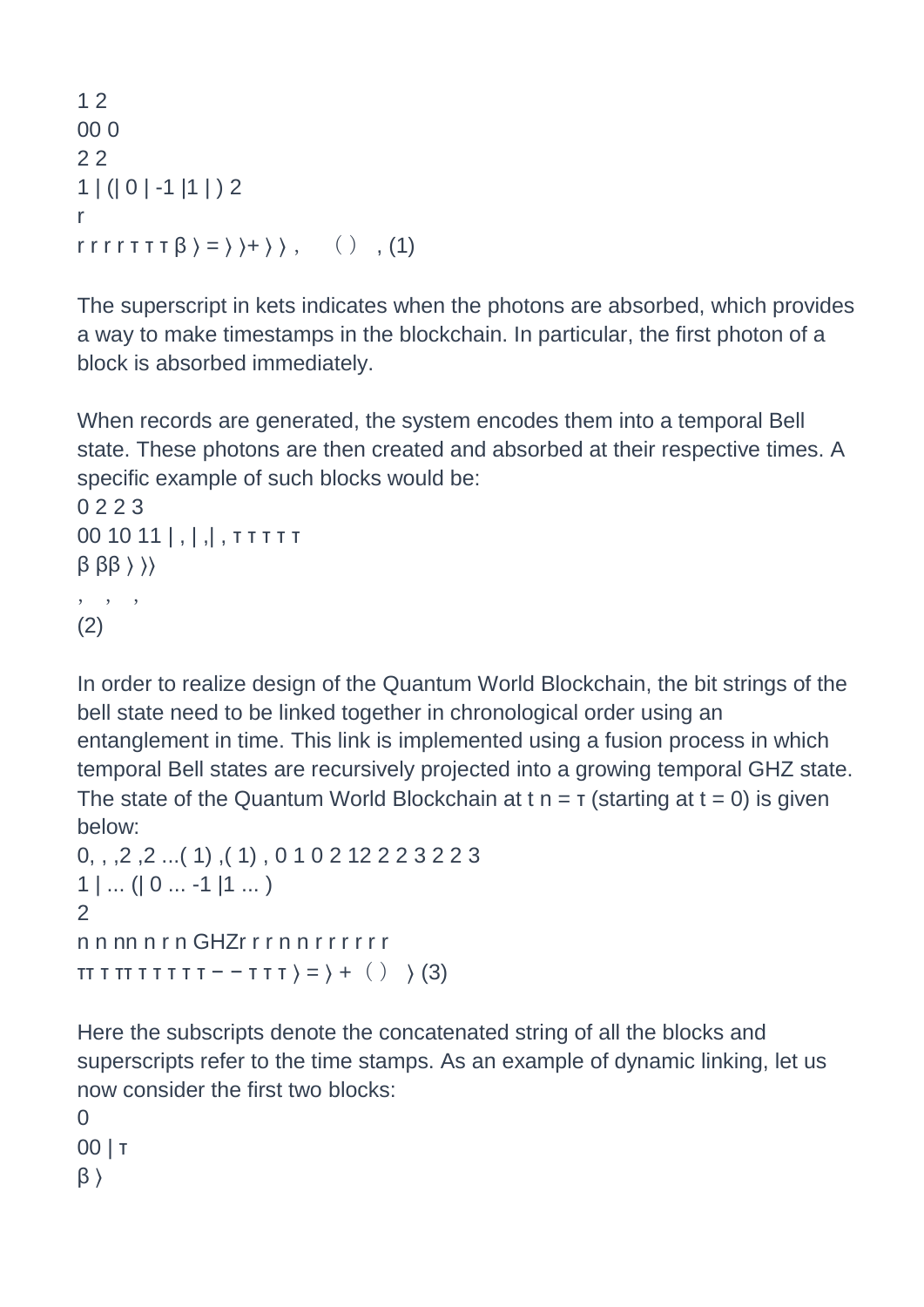```
,
and 2
10 | τ τ
\beta \rangle10
,
. 
The system will create the blockchain :
0, . .20010 | GHZ ττ τ
\rangle .
```
Concatenating the third block then produces:

```
0,, , , 2, , 2, , 3001011 | GHZ ττ τ τ τ
\rangle .
```
The classical information, 12 2 ... n rr r from the state (3) can be extracted during the decoding process. It was shown that the decoding process could be accomplished without measuring the full photon statistics or even detecting them in Megidish et al.

#### 3.1.2 Quantum World Blockchain network

In the Quantum World Blockchain network, each node stores a copy of the blockchain. As in the classical blockchain, the aim of this stage is to add valid blocks in a decentralized manner.

To construct the Quantum World Blockchain network, the problem is that the network may consist of dishonest nodes and the generated blocks may come from a dishonest source.

The θ-protocol can be taken in the quantum network to verify the block generated from the untrusted source. The case studied by Rajan et al. of the verification protocol here is that the newly generated blocks are spatial bell states, and converting this to the related temporal case Quantum World Blockchain: A Decentralized, Encrypted and Distributed Database 53 needs further study. More importantly, this is achieved in a decentralized manner by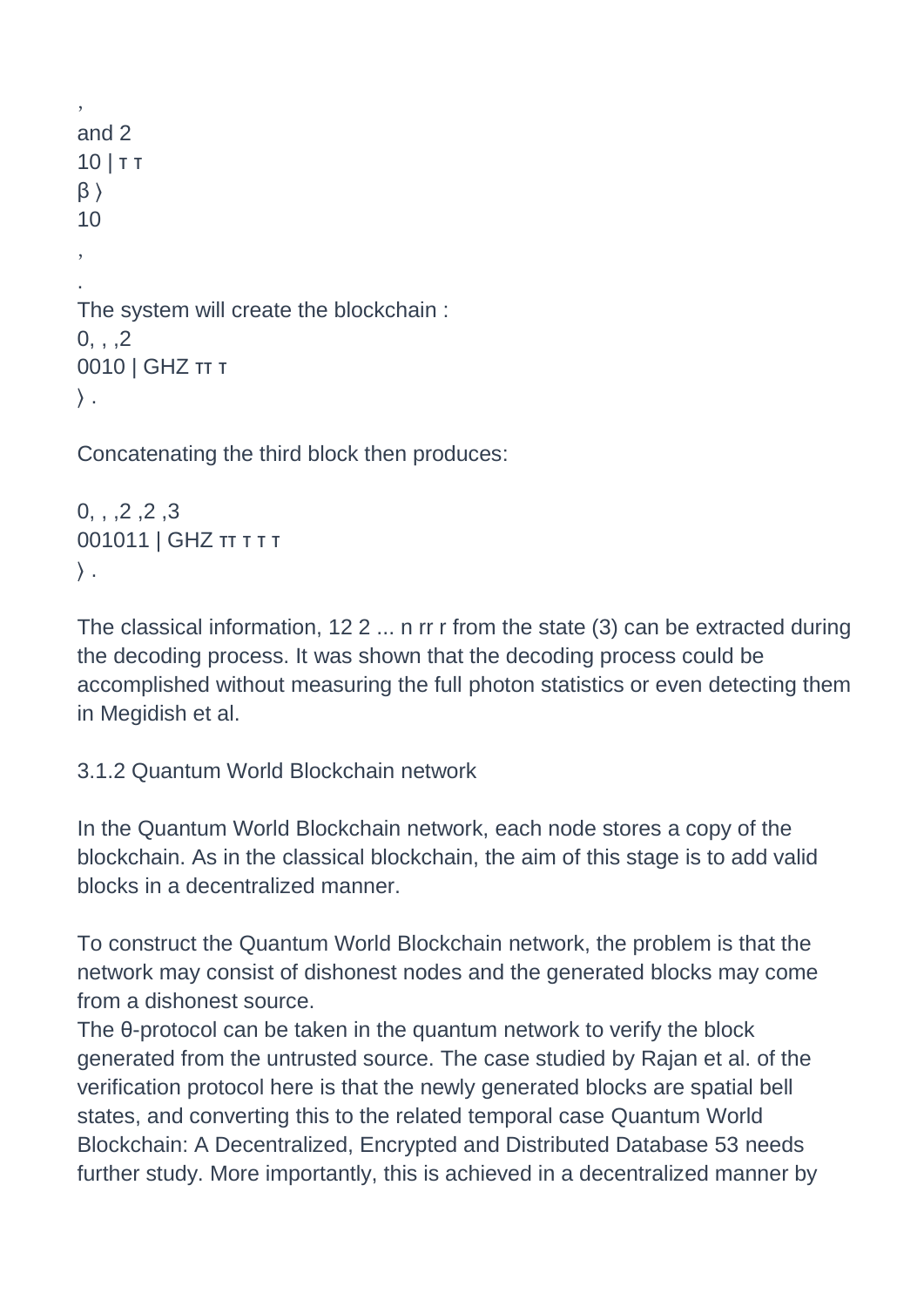using other network nodes, which can also be dishonest.

First, we can use a quantum random number generator to pick a randomly chosen verifier node. Then the untrusted source shares a possible valid block, an n-qubit state. The untrusted source distributes each of the qubits to each node, j for verification. Now the verifying node generates random angles  $[0, \cdot) \theta \pi \in \Theta$ , where  $j \in \mathcal{S}$  is a multiple $\pi$ . The angles are distributed to each node, including the verifier. Then they measure their qubit:

```
11
respectively in the basis,
1 | (| 0 | 1 ) 2j i
j e
\theta + \rangle = \rangle + \rangle \theta , (4)
1 | (| 0 | 1 ) 2j i
j e
\theta – \rangle = \rangle – \rangle \theta . (5)
```
The results of each node  $\{0,1\}$  Yj  $\in$  is sent to the verifier. The necessary condition:

```
1 \pmod{2} j j j
j
Y θ
π
\oplus = \sum (6)
```
is satisfied with probability 1 if the n-qubit state was a valid block, i.e., a spatial GHZ state.

The verification protocol can effectively verify whether the newly generated block is valid.

3.2 Framework of Quantum World Blockchain

In Quantum World Blockchain, the process from the creation of transactions to the recording of information into the blockchain is important. Here, we mainly introduce the transaction process in the Quantum World Blockchain by combining the framework of quantum-enhanced logic-based blockchain (QLB)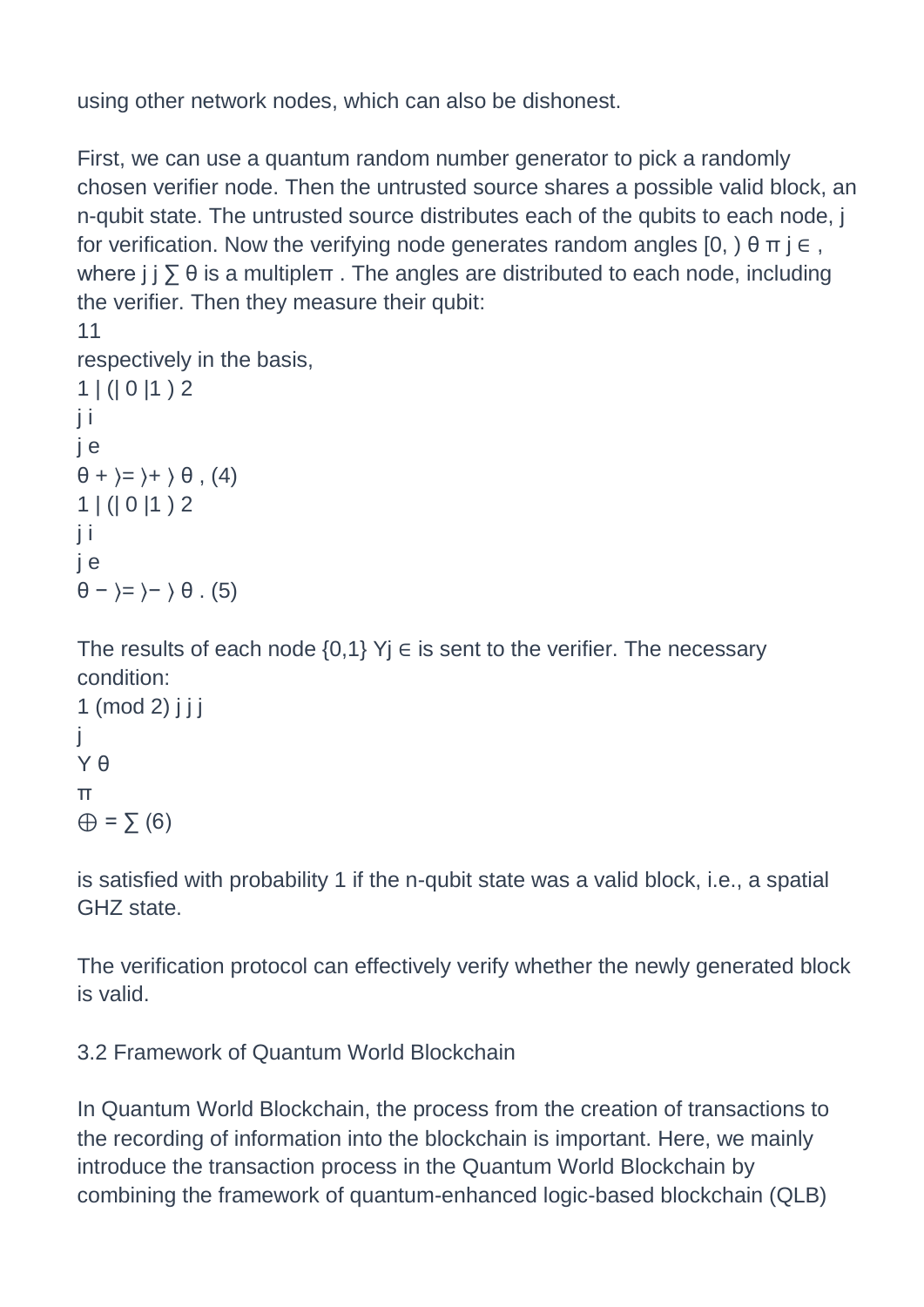proposed by Sun et al. [Sun, Wang, Kulicki et al. (2018)].

3.2.1 Overview of quantum-enhanced logic-based blockchain

In fact, QLB is an improvement and application of quantum-secured blockchain (QB) [Kiktenko, Pozhar, Anufriev et al. (2018)]. Improvements to the quantumsecured blockchain are achieved by replacing the classical Byzantine agreement protocol with the quantum honest-success Byzantine agreement protocol and incorporating quantum protection and quantum certificates into the syntax of transactions. The cryptocurrency created and transmitted in this blockchain is called qulogicoin. The quantum-secured blockchain developed by Kiktenko et al. [Kiktenko, Pozhar, Anufriev et al. (2018)] is the starting point of the research. Because of the use of quantum technology, QB is safer in a sense and can be immune to quantum computer attacks. A new quantum Byzantine agreement (QBA) protocol was developed to replace the classical Byzantine agreement in QB to improve the efficiency of the blockchain. In order to make the blockchain more powerful, quantum protection and quantum certificates will be embedded in the transaction syntax of QLB.

54 JQC, vol.1, no.2, pp.49-63, 2019

A new transaction is created by a node that wishes to transmit cryptocurrency to another node. A transaction Tx that says, " i sends qulogicoins obtained from another transaction to j" has the following form:

 $T$  (, , , , , , , , ) x 1 n 1 1 n n = xy y j  $\Lambda$   $\Lambda$   $\alpha \varphi \beta \psi$   $\beta \psi$  . (7)

Here x is the hash value of this transaction. Hash function can map a string of arbitrary length to a fixed length string. As in the QB, the Toeplitz hashing [12] is used, and the

Toeplitz matrix is generated by key distribution through the quantum channel. 1 1 (, , ,, ,; ,,) Sn n xTy yj =  $K K \alpha \varphi \beta \beta \bigoplus r$ , Here S and r are keys and TS is the Toeplitz matrix generated by S . Here α and φ are Boolean functions for classical and quantum certificates, respectively. Here β is some classical data, and ψ is quantum data, which are regarded as certificates.

In a transaction, the quantum certificate is sent through the quantum channel, and other information is sent through the classic channel. Each miner checks whether the new transaction is consistent with the copy of his local ledger and forms an opinion on the admissibility of the transaction. Here consistency checking for T  $($ , , , , , , , , , x 1 n 1 1 n n = xy y j  $\Lambda \Lambda$   $\alpha \varphi \beta \psi \beta \psi$  means to check the following:

1. Message authentication: check if 1 1 (,,,,,;,,) Sn n xTy yj =  $K K \alpha \varphi \beta \beta \bigoplus r$ ,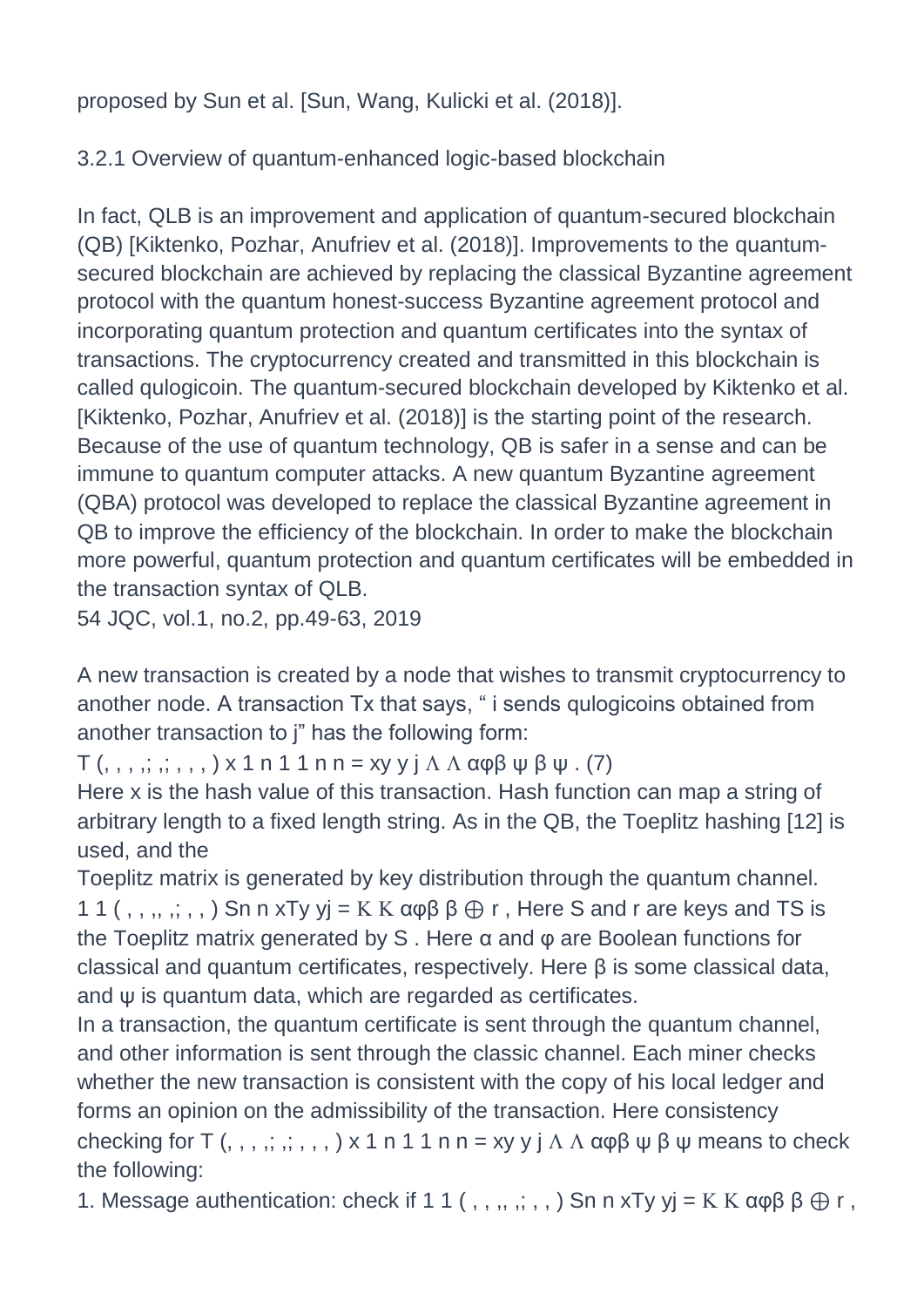where S and r is taken from the secret keys shared between the miner and the sender.

2. Check if the sender is the receiver of 1

 $, nT$  T

 $y y K$ .

3. Check if i Ty has been redeemed before this transaction, for alli n  $\in \{1,..., \}$ .

4. Check if βi satisfies i α y , where i α y is the classical protection of i T y .

5. Check if ψ i satisfies i φ y , where i φ y is the quantum protection of i T y .

All miners then apply the honest-success quantum Byzantine agreement protocol (we will introduce in the next section) to the new transaction, arriving at a consensus regarding the correct version of the transaction and the admissibility of the transaction.

The QLB researchers also considered applying QLB to quantum bit commitment protocols. Bit commitment protocols are widely used in cryptographic protocols. They found that the mandatory punishment in the cheat-sensitive quantum bit commitment protocol (CSQBC) was completely ignored in the literature, so QLB was mainly used to execute the punishment. The basic idea is that in CSQBC, people who are detected to be cheating will not be able to obtain qulogicoin. 3.2.2 Quantum honest-success byzantine agreement Definition (honest-success Byzantine agreement protocol (HBA)) A protocol among n agents in which a distinct agent (sender) holds an input value s  $x \ D \in A$ , and all other agents (the receivers) eventually decide on an output value in D is said to achieve honestsuccess Byzantine agreement if the protocol can guarantee the following: Quantum World Blockchain: A Decentralized, Encrypted and Distributed Database 55

1. If the sender is honest, then all honest agents decide on the same output value  $s \vee x =$ .

2. If the sender is dishonest, then, either all honest agents terminate the agreement, or all honest agents decide on the same output value  $y \nabla \in E$ . A HBA protocol is p-resilient ( $01 < p$ ) if the protocol still works when less than a fraction of p receivers is dishonest. The quantum honest-success Byzantine agreement (QHBA) protocol described here is m 2m− - resilient, where m is the number of receivers.

The QHBA protocol has the following three phases: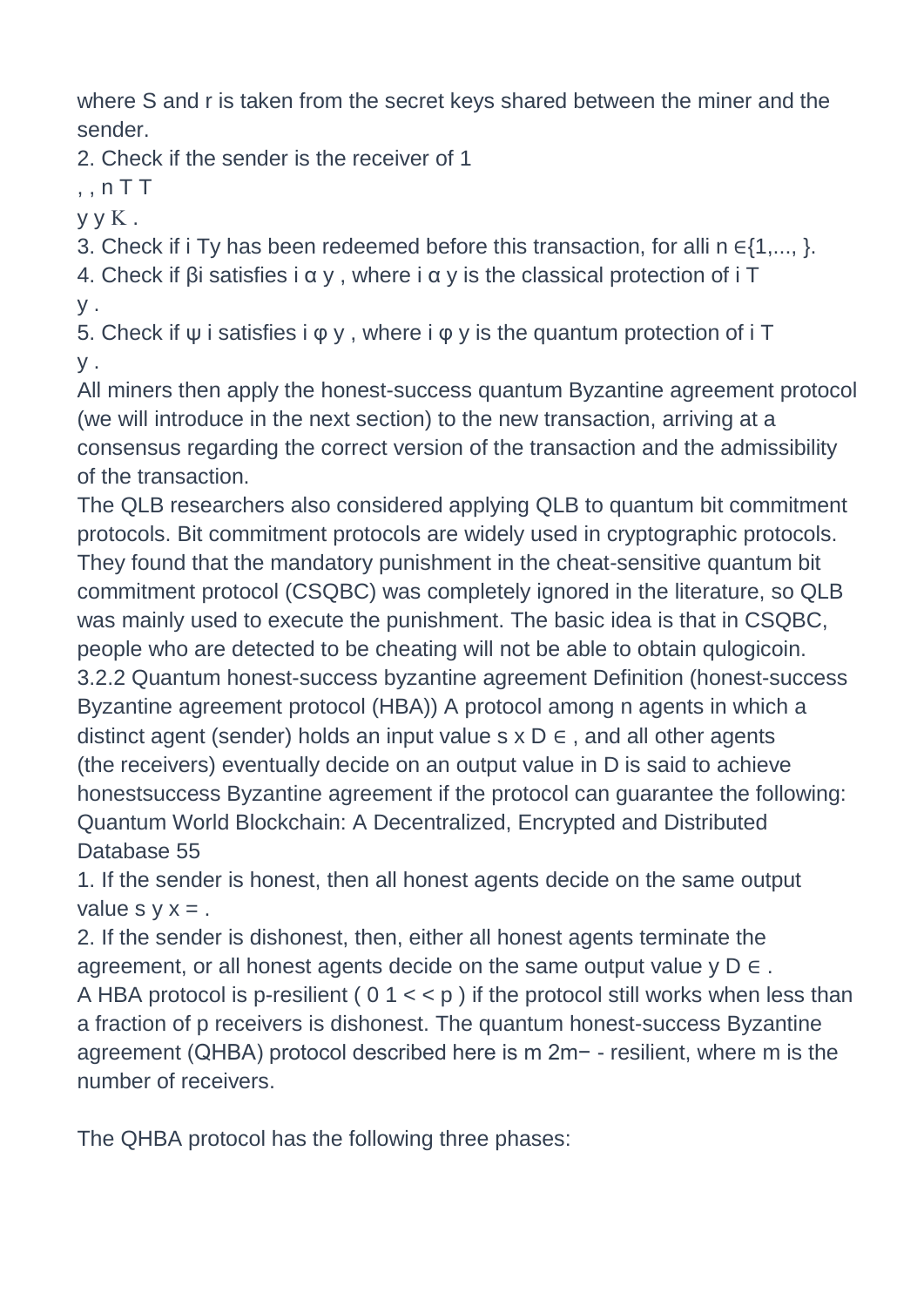Phase 1 (List distribution by quantum secure direct communication): Quantum secure direct communication (QSDC) [13] based on a quantum version of Shamir's threepass protocol [14] is used to distribute those correlated lists. The quantum three-pass protocol is introduced as follows.

First, 0 and 1 are encoded as |0〉 and |1〉 respectively. The key space for encryption and decryption contains four X-gates

3 { (0), ( ), ( ), ( )} 2 2

XX X X π π

π , where

() | | | | mi X m = + $\left(\frac{+}{+}\right)$  $\left(-e$ . The encryption of a qubit | i with k can be defined

```
as () | Enc i k i k = \rangle, and () | Dec i k i k = \rangle is the decryption of a qubit | i\rangle,
```
where 3 { (0), ( ), ( ), ( )} 2 2

kX X X X π π

 $\in$  π . Let ((), ()(2)) Xm Xm X m = - π be a pair of

encryption/decryption keys.

The detailed steps of quantum three-pass protocol for a sender (agent 1) to send a sequence of bits to a receiver (agent 2) are shown in Fig. 2.





Now the correlated lists can be distributed by using the quantum three-pass protocol.

Let 1 1  $\{$ , , , ,  $\}$  P PP P ... ... n n nd + +, Let P1 be the sender of the QHBA protocol,  $2$ ,  $P P$  ... n be receivers and 1,  $P P n n d + + ...$  be list distributors who are in charge of distributing lists of correlated numbers. For every i n nd  $\in$  $+...$  +  $\{1, \}$ , Pi uses the quantum three-pass protocol to send a list of numbers i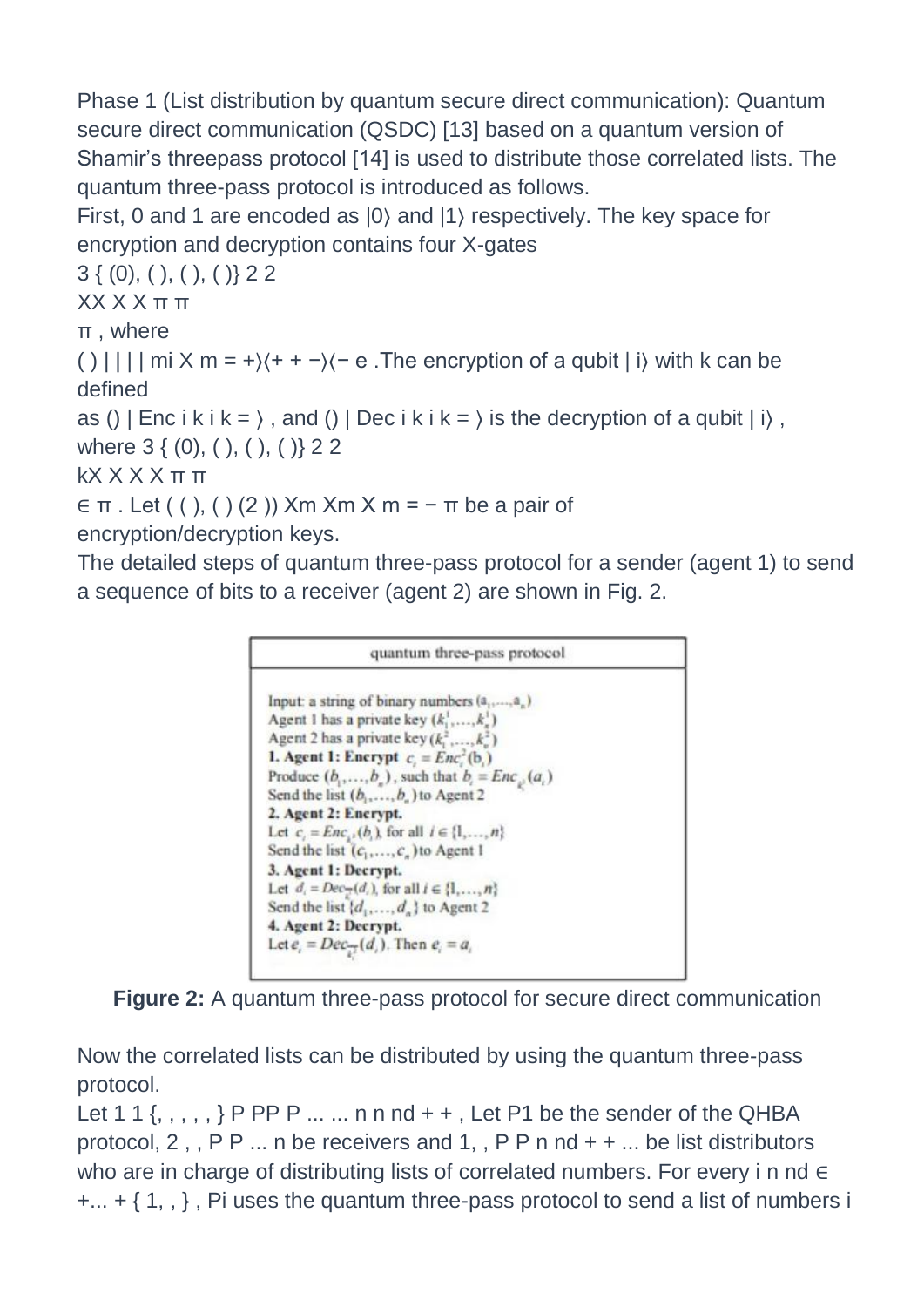Lk to agent 1  $\{ , , \}$  PP P k n  $\in ...$  . In addition, the following specifications are satisfied:

- 1. For all k  $n \in \ldots$  {1, , }, | | i L m k = for some integer m which is a multiple of 6.
- 2.  $\{0,1,2\}$  i m Lk  $\in$ , where 3 m numbers are 0, 3 m numbers are 1 and 3 m numbers are 2 .
- 3. For all k  $n \in ... \{2, , \}$ ,  $\{0,1\}$  i m Lk  $\in .$
- 4. For all j m  $\in$  ...{1,,, }, if 1[] 0 i L j =, then 2[] [] 0 i i Lj Lj = ... = = n.
- 5. For all j m  $\in$  ...{1,,,}, if 1[] 1 i L j =, then 2[] [] 1 i i Lj Lj = ... = = n.

After those lists are distributed, 2,, P P ... n can communicate with P1 to check whether those lists satisfy the above specification. If for 1 [0, ]  $2 \theta \in I$ , more than θn agents report that the lists distributed by Pi do not satisfy the specification, Pi is classified as a dishonest distributor. Similar to Bitcoin, those honest distributors will receive qulogicoins as rewards, while those who are dishonest will not.

Phase 2 (List formation by sequential composition): After Phase 1, 1 {, , } P P ... n use a simply sequential composition procedure to form a unique list to be used in the next phase.

Assume there are h list distributors who are classified to be honest. Without loss of generality, we can use

11 1

1 1  $($ , ,  $)$ ,  $($ ,  $)$  n n n n n n n n h n L L L n n  $\varepsilon$   $\varepsilon$  + + + + + + = ... = ... K to represent the lists distributed by those distributors 1, , P P n nh + + ... . The main thing to do at this stage is to form a new sequence of lists 1  $2 \varepsilon = ...$  (, , ) L L which is to be used in the next phase. The ε is constructed by the sequential composition of 1 , , n nh  $\varepsilon \varepsilon$  + + K . That is, let 1 1

11 1 ,, ,, ,, n nh n nh LL L LL L nn n

 $++++=$  KK K = . This means every honest distributor contributes 1 n to the final listsε .

Phase 3 (Achieving consensus): In the previous phase, the correlated lists ε has been formed. Assuming that at least a half of the agents are honest. Then the agents 1, , P P ... n run the following steps to achieve consensus.

Quantum World Blockchain: A Decentralized, Encrypted and Distributed Database

1. P1 sends a binary number 1,k b and a list of numbers 1,k ID to all Pk , where  $k \in \{2, n\}$  K. The list 1,k ID indicates all positions on L1 where 1,k b appears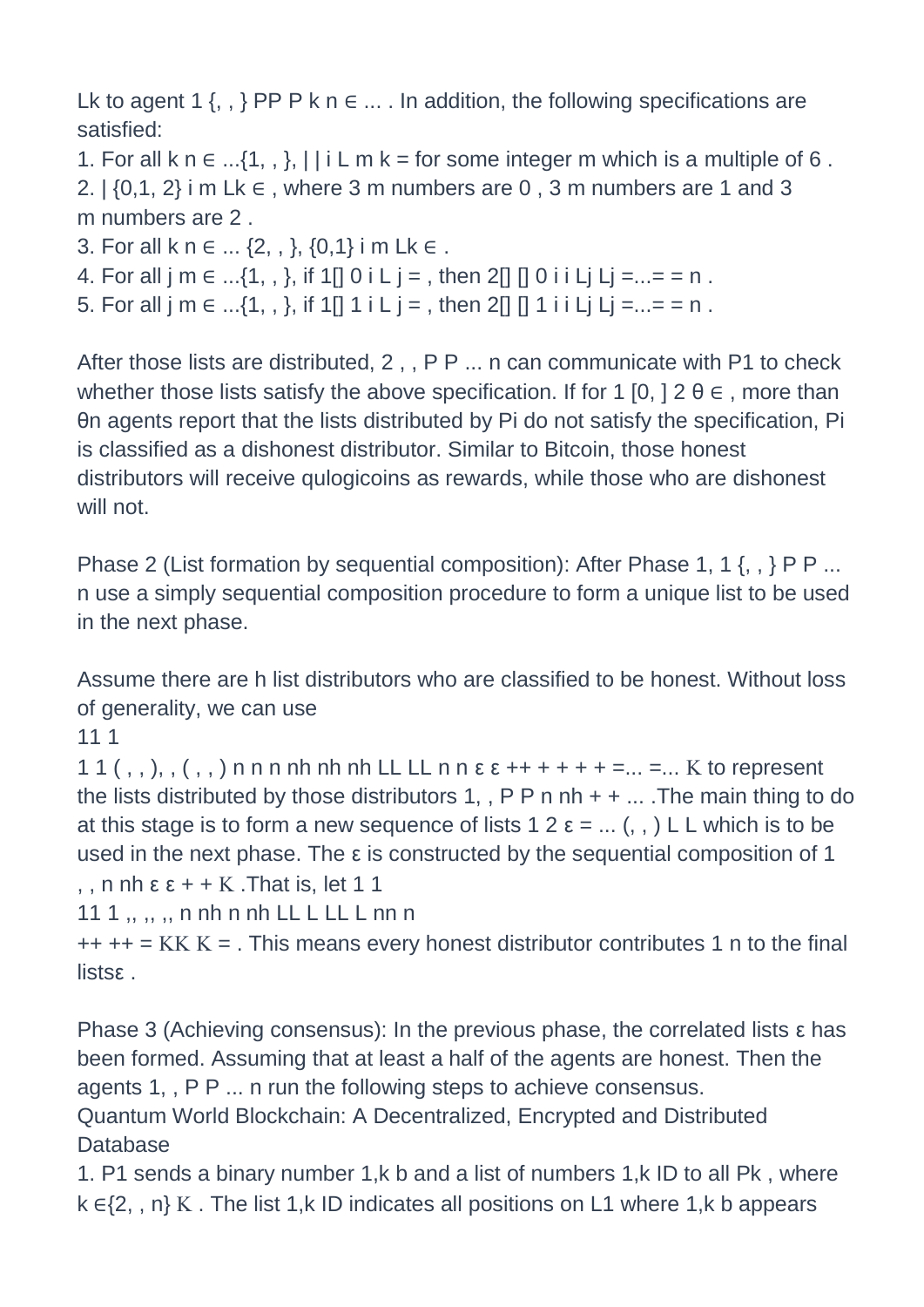and its length is required to be 3 m , where m is the length of L1 . If P1 is honest, he will send the same message to all agents. That is, 1, 1, 1, j 1, j  $($ ,  $)($ ,  $)$  k k b ID b ID = for all jk n,  $\{2, ,\} \in ...$ .

If P1 is dishonest, then he will send different binary numbers and different lists of numbers to different agents, i.e., 1, 1, 1, j 1, j (, )(, ) k k b ID b ID  $\neq$  for some j k, . If P1 is honest, he will also use 1,k b as the final value it outputs. If P1 is dishonest, he will use 1,k b or 1, 1 k – b

randomly as its final output value.

2. Agent Pk starts to analyze the obtained message 1, 1, (, ) k k b ID with his own list Lk . If the analysis of Pk shows that 1, 1, (, ) k k b ID is consistent with Pk and Pk is honest, he sends

1, 1, (, ) k k b ID to all other agents  $Pi \neq 1$ . Here 1, 1, (, ) k k b ID is consistent with Pk means that for all index 1,k x ID  $\in$  , 1, [ ] Lx b k k = . In addition, Pk will ascertain that P1 is dishonest and sends

⊥ to other agents if , , (, ) kj kj b ID is not consistent with Lk , meaning that "I have received inconsistent message". A dishonest Pk sends 1, 1 k − b with whatever indexes he chooses or simply⊥ . The full information, which Pj receives from Pk will be denoted by,, (, ) kj kj b ID.

3. Every honest agent Pk considers the received data and acts according to the following after criterion after messages have been exchanged between 2 {, ,} P P ... n :

(a) If there is a set of agents H with  $|$  | 2 H  $\geq$  such that

```
i. for all j ∈ H,,,,\langle, \rangle jk jk b ID is consistent with Lk, and
```
ii. for some i j,  $\in$  H, k k

 $i$  j b b  $\neq$ 

Then Pk sets his output value to be⊥ . (b) If there is a set of agents H with | | 2 H ≥ such that for all  $j \in H$ ,,,  $(j)$  jk jk b ID is consistent with Lk and all j k, b are the same, and for all  $i \not\in I$ , ,,  $(i)$  ik ik b ID is not consistent with Lk, then H is the set of all honest agents and Pk sets his output value k j,  $k v = b$ . (c) If there is a set of agents H with  $||2H \geq$  such that for all  $j \in H$ ,,,  $(j)$  ik ik b ID is consistent with Lk and all j k, b are the same, and for alli H  $\notin$ , the message sent by Pi is⊥, then Pk sets k j,k  $v = b$ . (d) In all other cases, Pk sets his value to be⊥. 58 JQC, vol.1, no.2, pp.49-63, 2019 4. If at least 2

n agents output the same bit value v∈{0,1}, we can say the consensus is achieved. In this case, those agents whose output is the same as v are rewarded with some qulogicoins

3.3 Quantum algorithm for a certain part of blockchain Many other researchers have considered to applying the quantum algorithm to a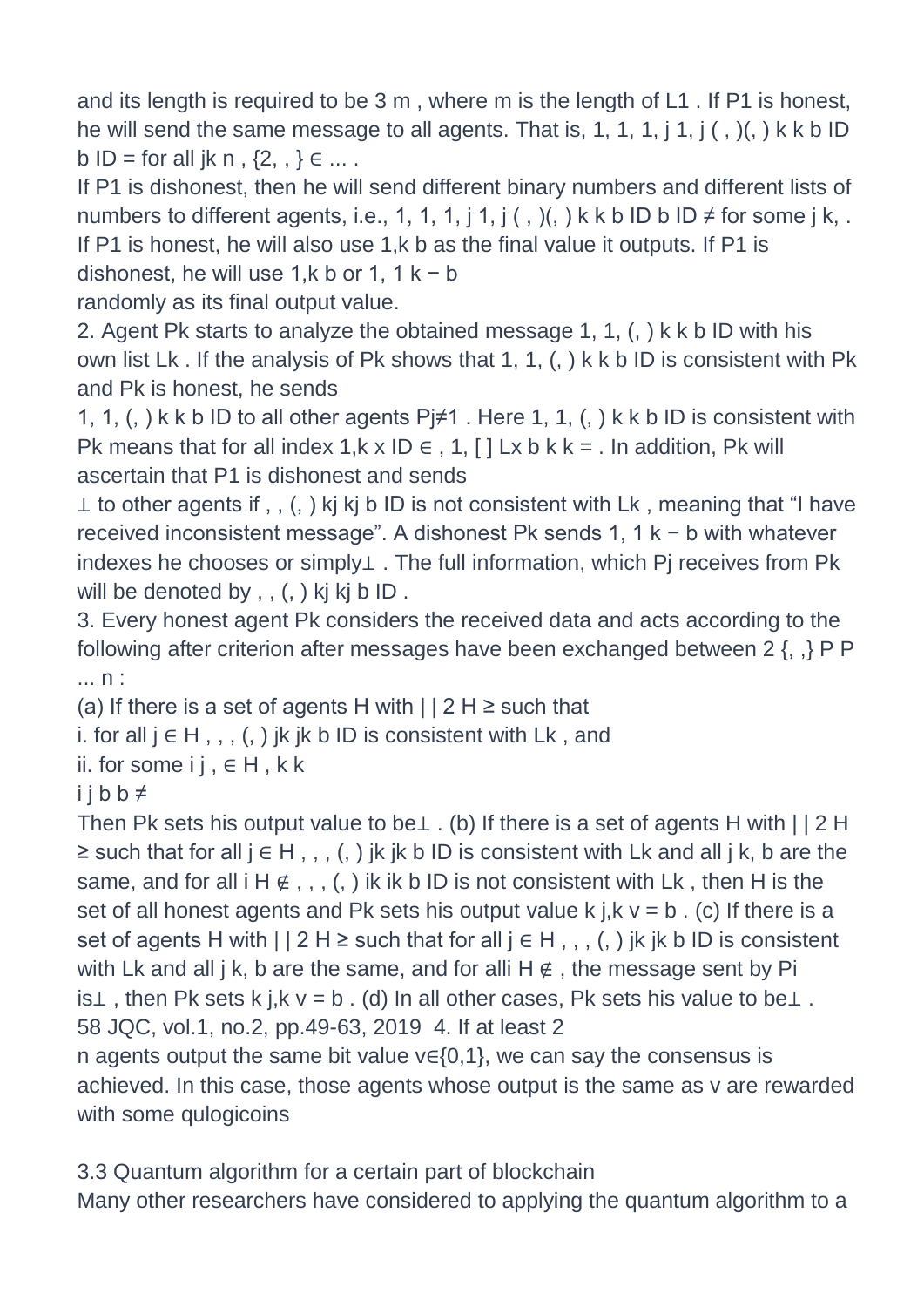certain part of the general blockchain. Here we mainly introduce the idea of using the analog Hamiltonian optimizers as a basis for the POW protocol and the method of applying Grover algorithm to the general blockchain for the process of mining.

3.3.1 Proof-of-work based on analog Hamiltonian optimizers To shorten the transaction time and possibly increase the decentralization of the existing blockchain, proposed to use the analog Hamiltonian optimizers as a basis for the POW protocol The quantum-computing platform used is called "analog Hamiltonian simulator/optimizer" (AHO) to distinguish it from quantum computer/quantum simulators that rely on entanglement and quantum superposition.

Although the development of blockchain technology has been relatively mature and has been applied in some digital currency systems such as bitcoin, it is still difficult for digital currency to replace some existing payment systems such as alipay and other payment systems. This is mainly because it takes too long to solve the POW puzzle when adding new blocks, so the transaction authentication time is too long. If the processing time is shortened, it will inevitably lead to the centralization of computing, which goes against the idea of decentralization at the beginning of the design of blockchain.

Therefore proposed moving the POW in the blockchain to the analog Hamiltonian optimizer, which would reduce transaction time and not result in centralized computing power. The optimal solution for finding a sufficiently large n-vector model is taken as the basic content of the POW protocol. They considered two of these problems: the quadratic unconstrained binary optimization (QUBO) problem and the quadratic continuous optimization (QCO) problem.

Quadratic unconstrained binary optimization (QUBO) problem: max, subject to  $-1,1 \}$  H  $iz$  Qz z  $\in$  . (8) Quadratic continuous optimization (QCO) problem: max, subject to  $|| 1 H$  $i$  z Qz z = . (9) Here H z is the conjugate transpose of z . QUBO is the discrete version of QCO. The decision variables of QCO are constrained on the unit circle, which is a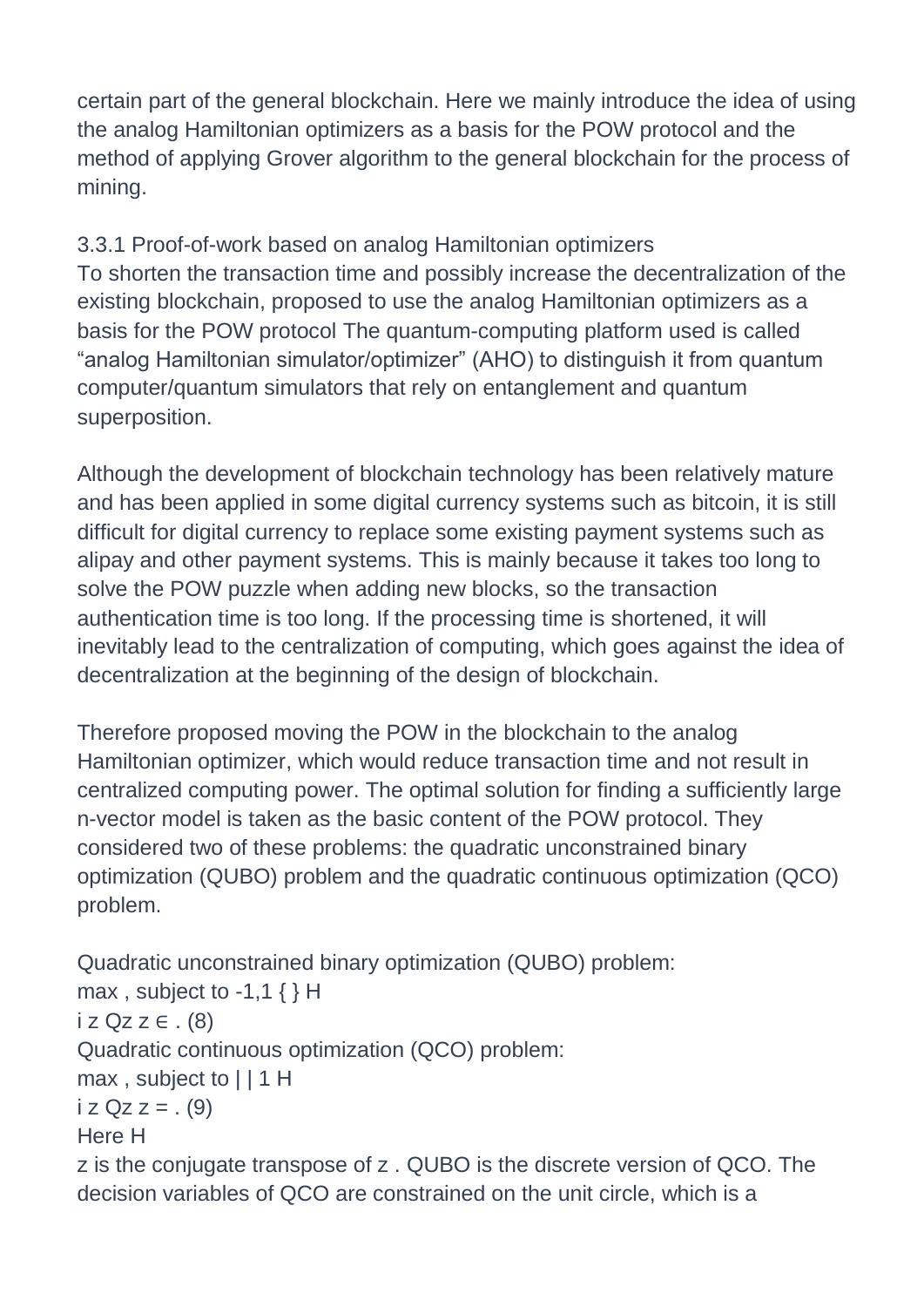continuous domain. Look at the following two models:

The Ising model:

```
Quantum World Blockchain: A Decentralized, Encrypted and Distributed 
Database
min - subject to -1,1 ij i j i \}i j
Jss s
\prec\Sigma \in . (10)
XY model:
min - subject to (cos , sin ) ij i j i i i
i j
Jss s \theta \theta <
\sum = . (11)
The Ising model and XY model can be mapped to QUBO and QCO respectively 
(via
20
ii i z cos isin = + \theta \theta for the XY model, and ,1 { 1 } i z \epsilon - for the Ising model).
Therefore, Simulators that minimize Ising Hamiltonian such as D-Wave, 
Coherent Ising Machine can solve the QUBO problem very well and Simulators 
that minimize XY Hamiltonian such as Gain-Dissipative Simulator on polariton
```
condensates, Gain-Dissipative Simulator on photon condensates and Gain-Dissipative Simulator on quantum electro-dynamics are suitable for handling QCO problems. The schematic of the POW protocols that can be based on solving QUBO or QCO problems using the currently available analog Hamiltonian simulators is shown in Fig. 3.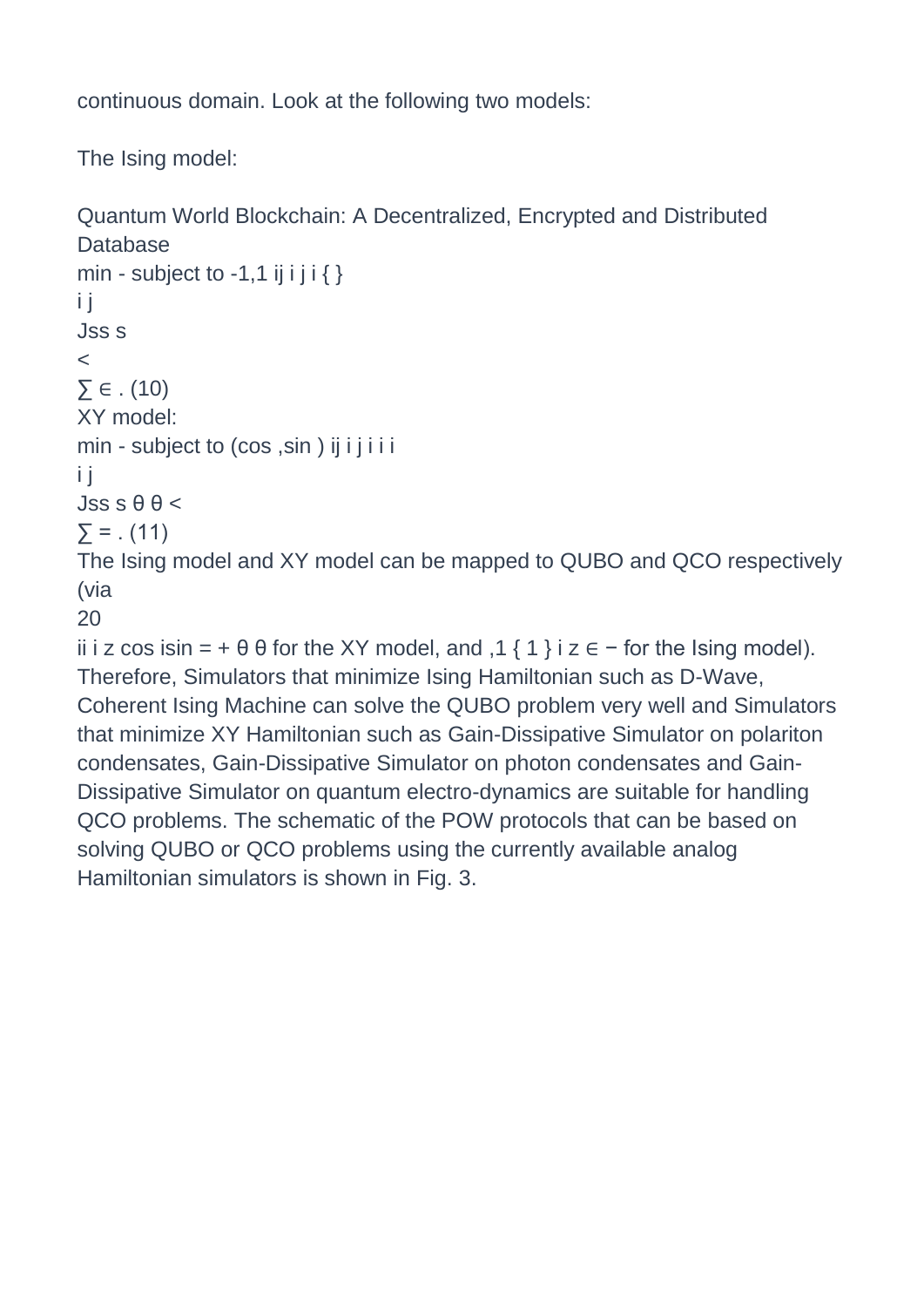

**Figure 3:** The schematics of the POW protocols using analog Hamiltonian simulators

Although this research only considered using the analog Hamiltonian optimizers as a basis for the POW protocol, it can shorten the transaction time and potentially increase the decentralization of the existing blockchain.

3.3.2 Modified Grover algorithm for the mining process of blockchain The Grover algorithm is used to search a target item in an unstructured data set of size N. Compared with the classical search algorithm, Grover algorithm provides a quadratic speedup. The detailed steps of the Grover quantum search algorithm are as follows:

Step 1: Use Hadamard transform to initialize the system to the uniform superposition state 1

 $\Omega$ 1 s N x x N − =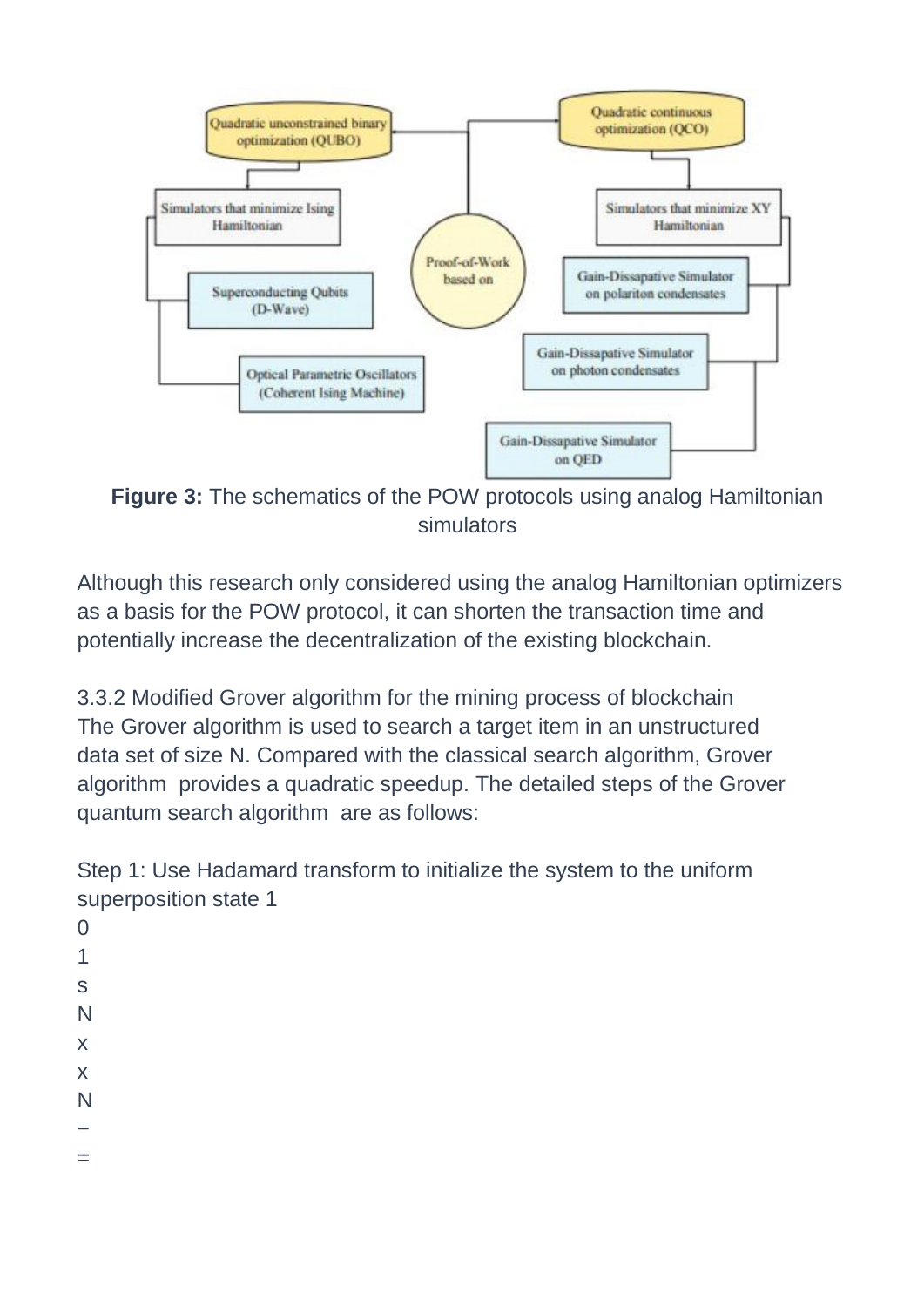$=$   $\sum$ .

Step 2: Apply the operator Uw where ( ) ( ) 1 f x Ux x w =  $-$  . Here f x( ) $\in$ {0,1}. Moreover,  $f(x) = 1$  means that the target state is searched while 0 means not. This transformation changes the amplitude in front of the target state to negative, which means that the average amplitude is reduced.

Step 3: Apply the Grover diffusion operator 2 1 U xx s =  $-$ , this operator makes the amplitude of the state to be searched higher than that of other states. Step 4: Repeat Steps 2-3 about N times.

Since it is necessary to find a conditional nonce value in the mining process of the general blockchain, some researchers have suggested that the Grover quantum search algorithm can be applied to the mining process in the blockchain. The mining process in Bitcoin is to substitute different nonce values, and then mix it with the transaction information in the block, the hash value of the previous block, the timestamp and other data, and then run the hash algorithm to get the hash value of the current block until the hash value of the current block meets a certain condition. As mentioned above, the Grover algorithm realizes the quadratic acceleration of unsorted database search, and applying it to the blockchain mining process can greatly improve the mining speed. First, the quantum register is divided into serval parts: nonce, hash, service qubits for implementing basic operations and a functional qubit for the Grover's algorithm. The basic steps of the mining process using the modified Grover Algorithm are as follows:

Step 1: Convert the state of the nonce register to a uniform superposition state by applying a Hardman conversion.

Step 2: The hash values of all nonce values are calculated by quantum parallelism and the result is stored in the hash register.

Step 3: Apply the oracle function to the hash register to find out which nonce values give a hash value below a certain threshold.

Step 4: Apply the reverse hash calculation process to "unwind" all qubits except the nonce qubits and functional qubits to the initial basis state.

Step 5: The Grover diffusion operator is applied to the nonce register.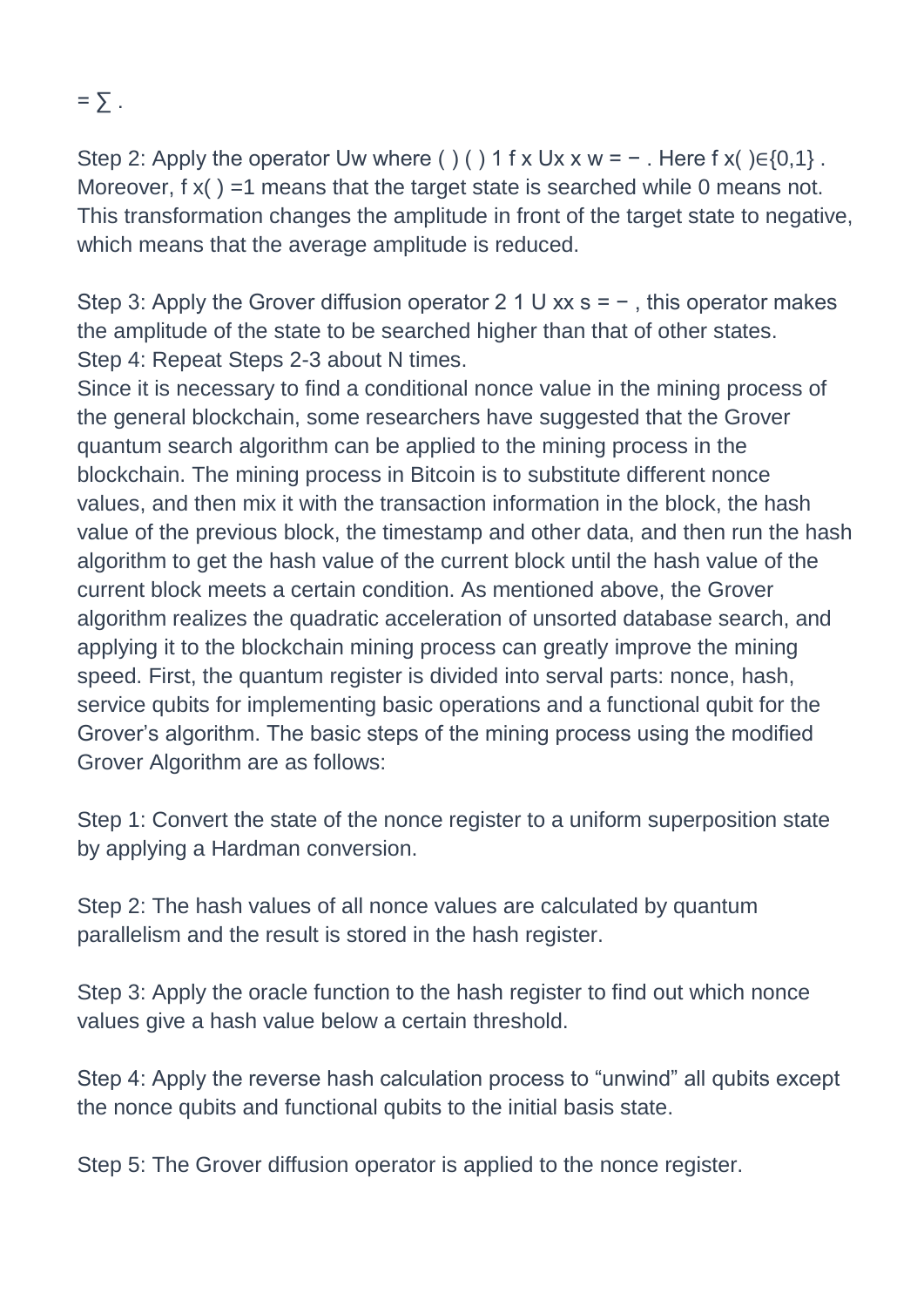Step 6: Repeat Steps 2-5 as needed.

The length of the nonce register in bitcoin is 32 bits, and the hash register is 256 bits long. Since the power of a set of nonce values is many times smaller than a set of hash values, it may happen that a hash value that satisfies the condition cannot be found after traversing all the nonce values, so the length of the nonce register is extended to 48 bits. It takes about 40 million seconds for a classic computer to handle the 48-bit nonce, which is 11,000 hours or 465 days. For quantum computers, this only takes 2 seconds. Therefore, the advantage of Quantum-Assisted Blockchain is obvious when compared with the classical Blockchain.

Quantum World Blockchain: A Decentralized, Encrypted and Distributed Database.

## **4. Conclusion**

In this paper, we review the research status of Quantum World Blockchain in recent years. The construction and framework of the Quantum World Blockchain are introduced. Then we introduce the method of applying the quantum algorithm to a certain part of the general blockchain. In addition, we will briefly discuss the performance advantages of Quantum World Blockchain in this part.

Like the classical blockchain, the Quantum World Blockchain also has some features such as decentralization and decentralization. The main characteristics of Quantum World Blockchain are safety and efficiency. The security in Quantum World Blockchain needs to be ensured. The way to guarantee the communication security between nodes is to use quantum secure direct communication (QSDC) or quantum key distribution (QKD). Therefore, the authentication in the network is guaranteed by the properties of quantum physics. In addition, the digital signature can be used to verify that the owner possesses the bitcoin in classical blockchain. However, as mentioned above, the classical encryption algorithms used in digital signature such as RSA may become unsafe in the face of attacks from quantum computers. To solve this problem, the qantum digital signature scheme can be used in Quantum World **Blockchain** 

Therefore, the Quantum World Blockchain has the characteristics of quantum security. Even the Quantum World Blockchain can be immune to the attacks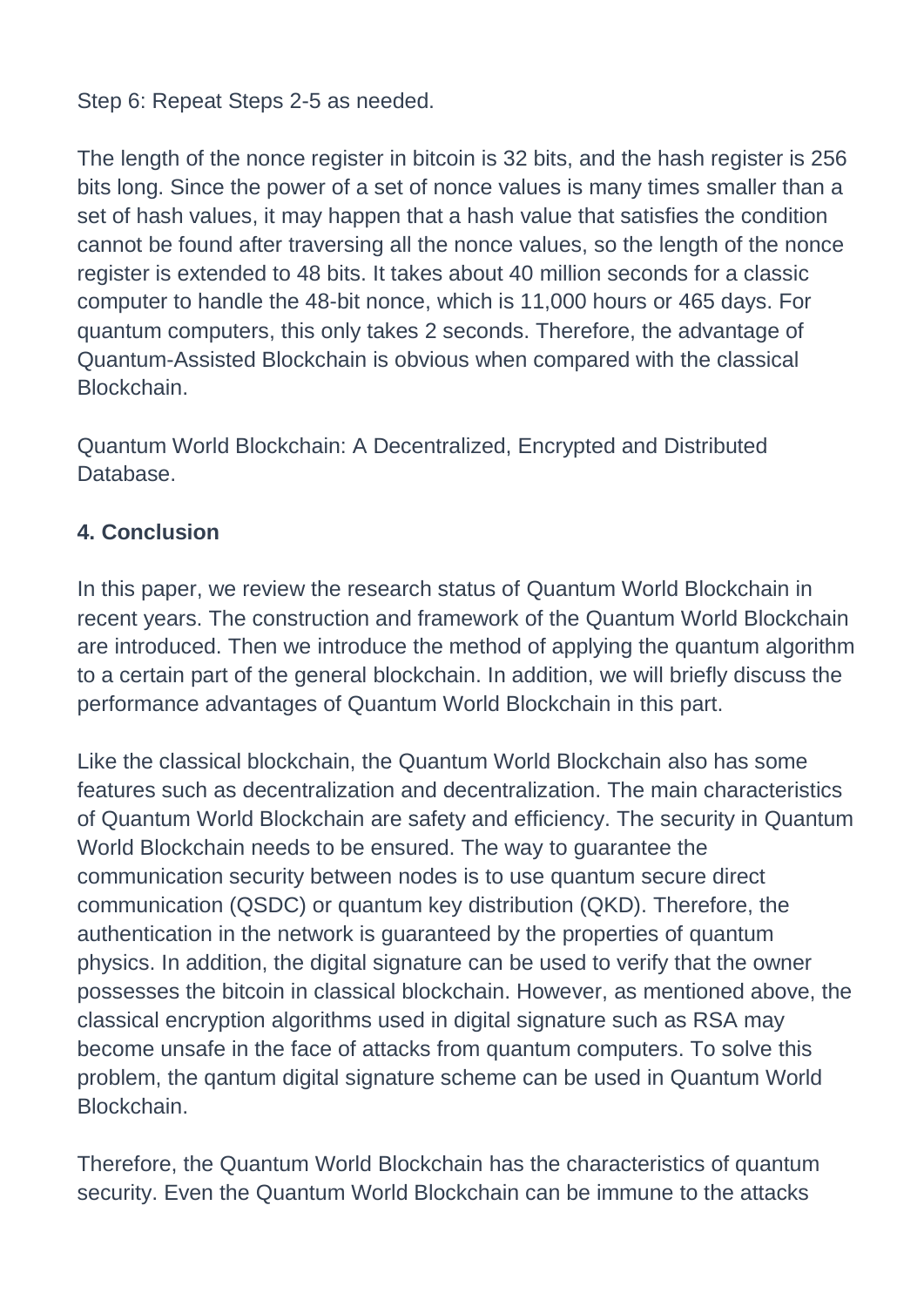from quantum computers. The blockchain with quantum technology also has the characteristics of fast transaction processing speed. As mentioned above, the POW based on Analog Hamiltonian Optimizers can shorten the transaction time. This work will greatly promote the development of cryptocurrency. In addition, applying the Grover algorithm to the general blockchain can also improve the efficiency of mining process. However, in fact, anything is a double-edged sword. Before universal quantum computers can be widely available, the parties that have access to them have an unfair advantage in winning the mining awards. In all, compared with classical blockchain, the performance advantage of Quantum World Blockchain mainly lies in its security and efficiency.

Finally, because Quantum World Blockchain has the characteristics of faster processing speed and safer transaction based on quantum mechanics, it will have a very wide range of applications and many research directions in the future.

(1) Application of Quantum World Blockchain. In the field of quantum digital currency, Quantum World Blockchain has a good development prospect. Although many researchers have come up with some ideas for the quantum currency such as Quantum World Coin, it is still very possible to improve these quantum currencysystems with Quantum World Blockchain. For instance, Quantum World Coinstill uses a classical blockchain, just like the Bitcoin protocol. Therefore, we can consider using Quantum World Blockchain to replace the classical blockchain used in Quantum Bitcoin. In addition, the method of creating a new, safer and more efficient currency system using Quantum World Blockchain also deserves further study. Nevertheless, the use of blockchain is not only limited to quantum digital currency, those technologies based on distributed storage and consensus mechanisms all may benefit from Quantum World Blockchain. Therefore, research canbe carried out to apply Quantum World Blockchain in other tasks such as electronic voting, online auction and multiparty lotteries.

(2) An easy construction scheme of Quantum World Blockchain. construction scheme of a Quantum World Blockchain (see Section 3.1) is a bit hard to implement in the sense that the entanglement in time is not easy to realize on a large scale.

Thus, a new and more easily implemented construction scheme is now in demand to promote the development of Quantum World Blockchain.